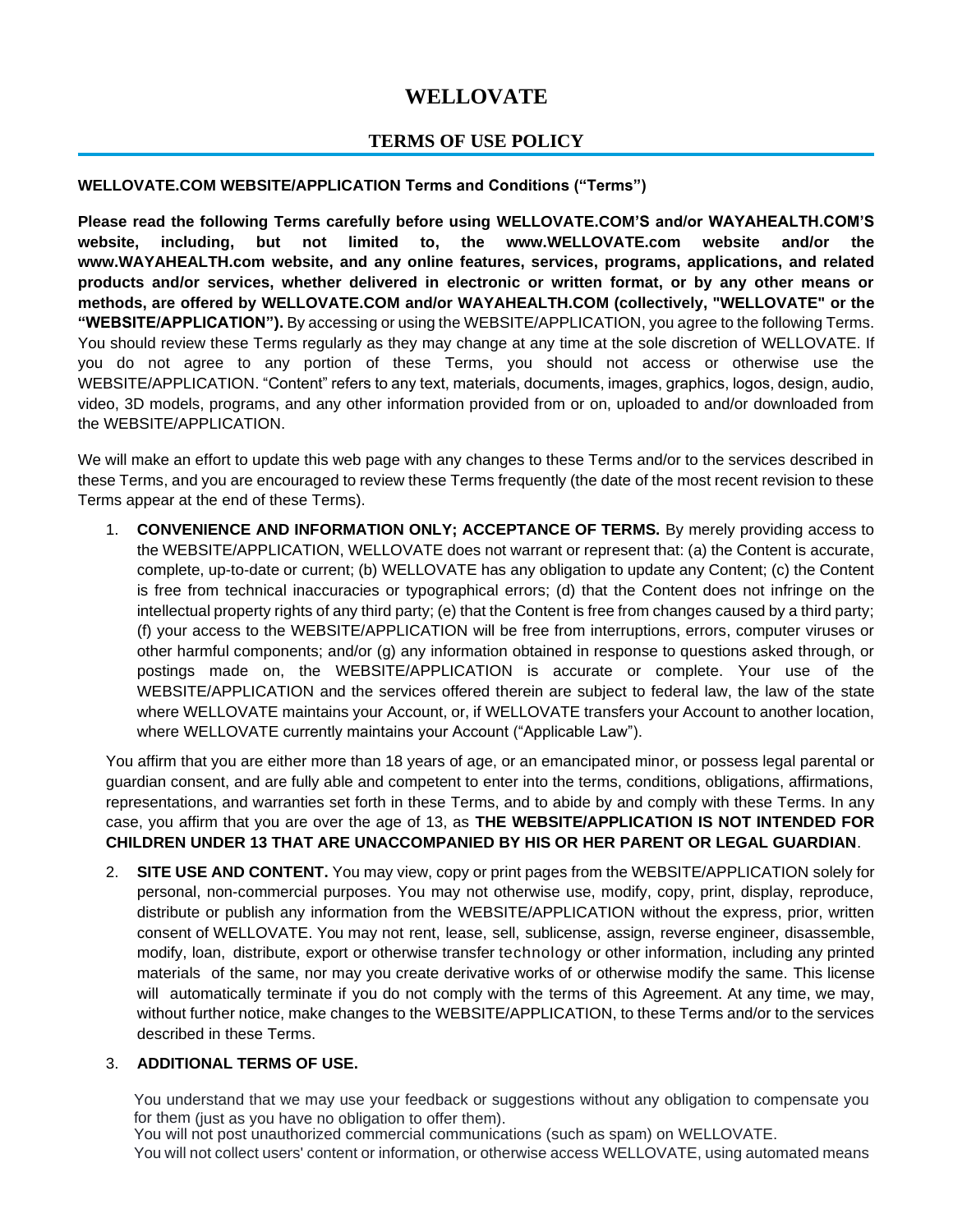(such as harvesting bots, robots, spiders, or scrapers).

You will not upload viruses or other malicious code.

You will not solicit login information or access an account belonging to someone else.

You will not bully, intimidate, or harass any user.

You will not post content that: is hate speech, threatening, or pornographic; incites violence; or contains nudity or graphic or gratuitous violence.

You will not use WELLOVATE to do anything unlawful, misleading, malicious, or discriminatory.

You will not do anything that could disable, overburden, or impair the proper working or appearance of WELLOVATE.

You agree to not create more than one personal account.

You agree to not provide any false personal information.

You agree to keep your contact information up-to-date and accurate.

You agree that you will not share your password, allow others to access your account, or do anything that may endanger the security of your account.

You agree that you will not do anything that infringes upon or violates the rights of others.

We reserve the right to add, remove, or edit any content or information on WELLOVATE (including information or content that you post) at any time for any reason. If you are found to be in violation of these terms, we reserve the right to disable your account.

You provide consent and all the necessary rights to enable users to sync their mobile, wearable, and other electronic devices with any information that is visible to them on WELLOVATE. This includes through the use of an application.

You will not modify, create derivative works of, decompile, or otherwise attempt to extract source code from us, unless you are expressly permitted to do so under an open source license, or we give you express written permission.

Your continued use of the WELLOVATE Services, following notice of the changes to our terms, policies or guidelines, constitutes your acceptance of our amended terms, policies or guidelines.

If you violate the letter or spirit of this Statement, or otherwise create risk or possible legal exposure for us, we can stop providing all or part of WELLOVATE to you.

If anyone brings a claim against us related to your actions, content or information on WELLOVATE, you will indemnify and hold us harmless from and against all damages, losses, and expenses of any kind (including reasonable legal fees and costs) related to such claim. Although we provide rules for user conduct, we do not control or direct users' actions on WELLOVATE and are not responsible for the content or information users transmit or share on WELLOVATE. We are not responsible for any offensive, inappropriate, obscene, unlawful or otherwise objectionable content or information you may encounter on WELLOVATE. We are not responsible for the conduct, whether online or offline, of any user of WELLOVATE.

WE TRY TO KEEP WELLOVATE UP, BUG-FREE, AND SAFE, BUT YOU USE IT AT YOUR OWN RISK. WE ARE PROVIDING WELLOVATE AS IS WITHOUT ANY EXPRESS OR IMPLIED WARRANTIES INCLUDING, BUT NOT LIMITED TO, IMPLIED WARRANTIES OF MERCHANTABILITY, FITNESS FOR A PARTICULAR PURPOSE, AND NON-INFRINGEMENT. WE DO NOT GUARANTEE THAT WELLOVATE WILL ALWAYS BE SAFE, SECURE OR ERROR-FREE OR THAT WELLOVATE WILL ALWAYS FUNCTION WITHOUT DISRUPTIONS, DELAYS OR IMPERFECTIONS. WELLOVATE IS NOT RESPONSIBLE FOR THE ACTIONS, CONTENT, INFORMATION, OR DATA OF THIRD PARTIES, AND YOU RELEASE US, OUR DIRECTORS, OFFICERS, EMPLOYEES, AND AGENTS FROM ANY CLAIMS AND DAMAGES, KNOWN AND UNKNOWN, ARISING OUT OF OR IN ANY WAY CONNECTED WITH ANY CLAIM YOU HAVE AGAINST ANY SUCH THIRD PARTIES.

## 4. **DISCLAIMERS.**

(a) **NO WARRANTIES; INDEMNIFICATION.** YOU EXPRESSLY AGREE THAT YOUR USE OF THE WEBSITE/APPLICATION IS AT YOUR SOLE RISK. THE WEBSITE/APPLICATION AND THE CONTENT IS PROVIDED "AS IS" AND "AS AVAILABLE" FOR YOUR USE, WITHOUT WARRANTIES OF ANY KIND, EITHER EXPRESS OR IMPLIED, UNLESS SUCH WARRANTIES ARE LEGALLY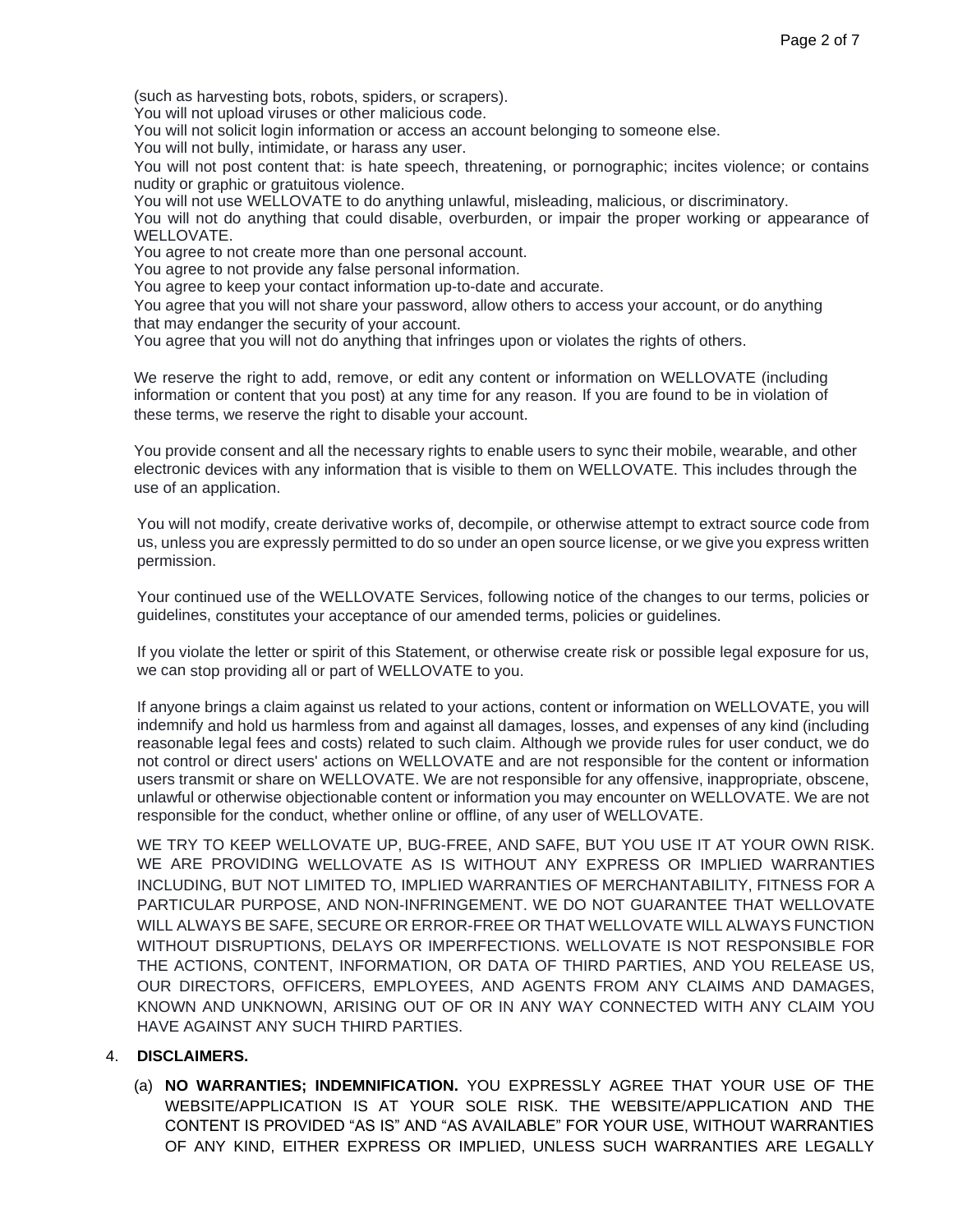INCAPABLE OF EXCLUSION. WELLOVATE PROVIDES THE WEBSITE/APPLICATION ON A COMMERCIALLY REASONABLE BASIS AND WELLOVATE MAKES NO REPRESENTATIONS OR WARRANTIES THAT THE WEBSITE/APPLICATION, THE CONTENT OR ANY SERVICES OFFERED IN CONNECTION WITH THE WEBSITE/APPLICATION ARE OR SHALL REMAIN UNINTERRUPTED OR ERROR-FREE, THE CONTENT SHALL BE NON-INFRINGING ON ANY THIRD PARTY'S INTELLECTUAL PROPERTY RIGHTS, THAT DEFECTS SHALL BE CORRECTED, THAT THE WEB PAGES ON THE WEBSITE/APPLICATION, ANY ELECTRONIC COMMUNICATION OR THE SERVERS USED IN CONNECTION WITH THE WEBSITE/APPLICATION ARE OR SHALL REMAIN FREE FROM ANY VIRUSES, WORMS, TROJAN HORSES OR OTHER HARMFUL COMPONENTS, OR THAT ANY PERSON USING THE WEBSITE/APPLICATION WILL BE THE PERSON THAT HE OR SHE REPRESENTS HIMSELF OR HERSELF TO BE. WELLOVATE DOES NOT GUARANTEE THAT YOU WILL BE ABLE TO ACCESS OR USE THE WEBSITE/APPLICATION AT TIMES OR LOCATIONS OF YOUR CHOOSING, OR THAT WELLOVATE SHALL HAVE ADEQUATE CAPACITY FOR THE WEBSITE/APPLICATION AS A WHOLE OR IN ANY SPECIFIC GEOGRAPHIC AREA.

#### (b) **REGULATORY EVALUATION.**

THIS WEBSITE/APPLICATION HAS NOT BEEN EVALUATED BY THE FOOD AND DRUG ADMINISTRATION OR ANY EQUIVALENT REGULATORY AUTHORITY IN ANY OTHER JURISDICTION. THIS WEBSITE/APPLICATION IS NOT INTENDED TO DIAGNOSE, TREAT, MITIGATE, ALLEVIATE, MONITOR, CURE, PREVENT, OR COMPENSATE FOR ANY DISEASE, CONDITION, INJURY, HANDICAP OR DISABILITY. PLEASE CONSULT WITH YOUR DOCTOR OR OTHER QUALIFIED HEALTH CARE PROFESSIONAL.

- (c) **INDEMNIFICATION.** You agree to defend, indemnify and hold WELLOVATE and its affiliates, subsidiaries, owners, directors, officers, employees and agents harmless from and against any and all claims, demands, suits, proceedings, liabilities, judgments, losses, damages, expenses and costs (including without limitation reasonable attorneys' fees) assessed or incurred by WELLOVATE, directly or indirectly, with respect to or arising out of: (i) your failure to comply with these Terms; (ii) your breach of your obligations under these Terms; (iii) your use of the rights granted hereunder, including without limitation any claims made by any third parties; and/or (iv) your violation of any third party right, including without limitation any copyright, property, or privacy right.
- (d) **NOT INVESTMENT ADVICE.** WELLOVATE DOES NOT INTEND TO PROVIDE ANY INVESTMENT ADVICE OR INFORMATION RELATING TO ITSELF OR ANY WELLOVATE IDENTIFIED ON THE WEBSITE/APPLICATION. Nevertheless, the WEBSITE/APPLICATION may, from time to time, contain information on the current or prospective financial condition of this and/or certain other companies. WELLOVATE cautions that there are various important factors that could cause actual results to differ materially from those indicated in the information you may encounter on the WEBSITE/APPLICATION. Accordingly, there can be no assurance that such indicated results will be realized. These factors include, among other things, legislative and regulatory initiatives regarding regulation of American companies doing business abroad; political and economic conditions and developments in the United States and in foreign countries in which the companies discussed on the WEBSITE/APPLICATION operate; financial market conditions and the results of financing efforts; and changes in commodity prices and interest rates.
- 5. **LIMITATION OF LIABILITY.** WELLOVATE'S ENTIRE LIABILITY AND YOUR EXCLUSIVE REMEDY WITH RESPECT TO THE USE OF THE WEBSITE/APPLICATION, AND/OR ANY SERVICE PROVIDED IN CONNECTION WITH THE WEBSITE/APPLICATION SHALL BE THE CANCELLATION OF YOUR USER ACCOUNT WITH WELLOVATE. IN NO EVENT WILL WELLOVATE BE LIABLE FOR ANY DIRECT, INDIRECT, INCIDENTAL, SPECIAL, EXEMPLARY, PUNITIVE OR CONSEQUENTIAL DAMAGES ARISING FROM YOUR USE OF THE WEBSITE/APPLICATION AND/OR ANY SERVICE PROVIDED IN CONNECTION WITH THE WEBSITE/APPLICATION, AND/OR ANY SERVICE PROVIDED IN CONNECTION WITH THE WEBSITE/APPLICATION, OR FOR ANY OTHER CLAIM RELATED IN ANY WAY TO YOUR USE OF THE WEBSITE/APPLICATION, AND/OR ANY SERVICE PROVIDED IN CONNECTION WITH THE WEBSITE/APPLICATION, INCLUDING, BUT NOT LIMITED TO, (A) ERRORS,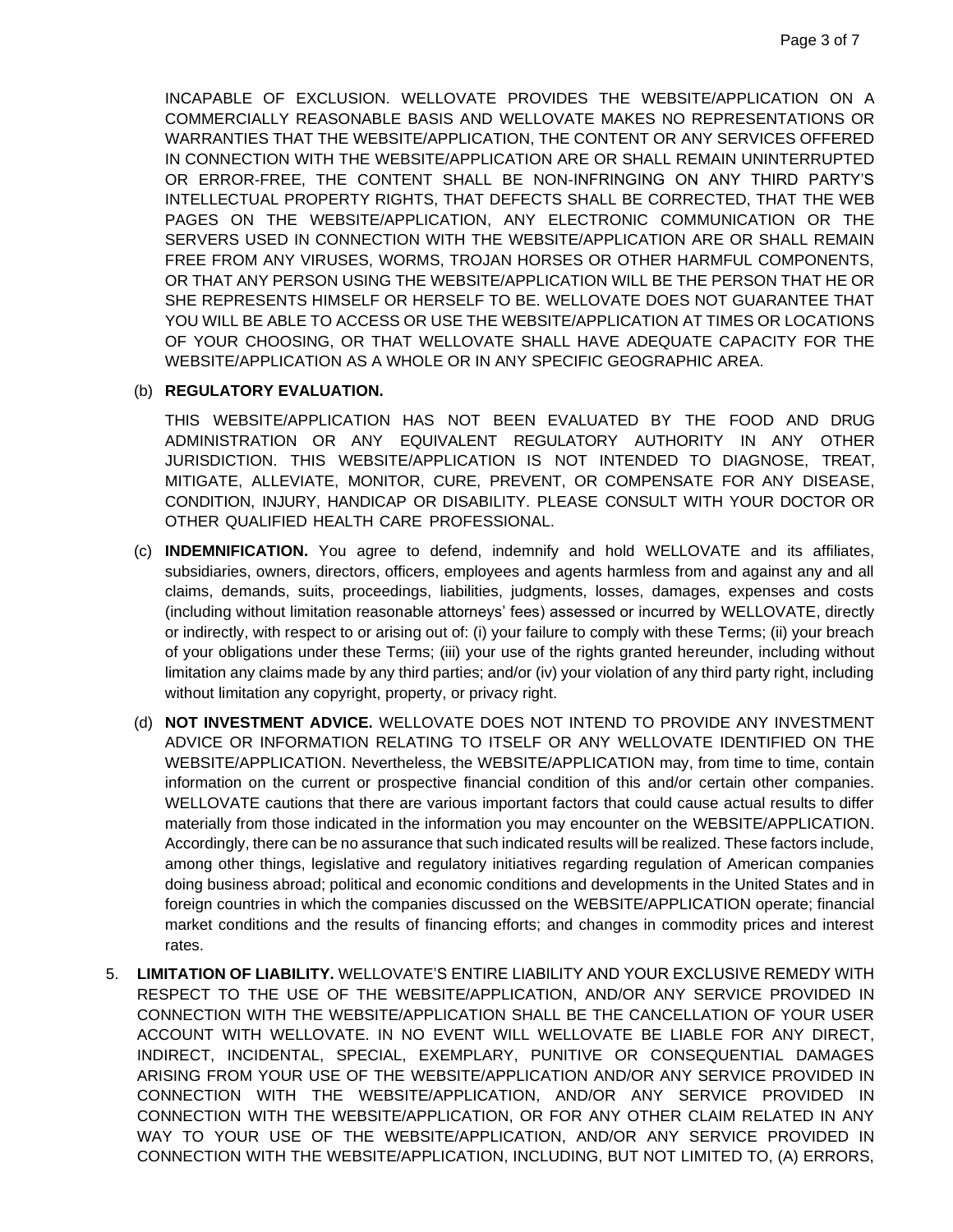MISTAKES, OR INACCURACIES OF CONTENT, (B) PERSONAL INJURY OR PROPERTY DAMAGE, OF ANY NATURE WHATSOEVER, RESULTING FROM YOUR ACCESS TO AND USE OF THE WEBSITE/APPLICATION, AND/OR ANY SERVICE PROVIDED IN CONNECTION WITH THE WEBSITE/APPLICATION, (C) ANY UNAUTHORIZED ACCESS TO OR USE OF OUR COMPUTER SERVERS AND/OR ANY AND ALL PERSONAL INFORMATION AND/OR FINANCIAL INFORMATION STORED THEREIN, (D) ANY INTERRUPTION OR CESSATION OF TRANSMISSION TO OR FROM THE WEBSITE/APPLICATION, AND/OR ANY SERVICE PROVIDED IN CONNECTION WITH THE WEBSITE/APPLICATION, AND/OR (E) ANY VIRUSES, WORMS, TROJAN HORSES OR OTHER HARMFUL COMPONENTS THAT MAY BE TRANSMITTED TO OR THROUGH THE WEBSITE/APPLICATION, AND/OR ANY SERVICE PROVIDED IN CONNECTION WITH THE WEBSITE/APPLICATION BY ANY THIRD PARTY OR FOR ANY LOSS OR DAMAGE OF ANY KIND. BECAUSE SOME STATES OR JURISDICTIONS DO NOT ALLOW THE EXCLUSION OR LIMITATION OF LIABILITY FOR CONSEQUENTIAL OR INCIDENTAL DAMAGES, IN SUCH STATES OR JURISDICTIONS WELLOVATE'S LIABILITY WILL BE LIMITED TO THE GREATEST EXTENT PERMITTED BY LAW.

YOU UNDERSTAND AND AGREE THAT THE WEBSITE/APPLICATION IS PROVIDED ON AN "AS IS" AND "AS AVAILABLE" BASIS. WELLOVATE DOES NOT MAKE ANY WARRANTY THAT THE WEBSITE/APPLICATION WILL MEET YOUR REQUIREMENTS OR THAT USE OF THE WEBSITE/APPLICATION WILL BE UNINTERRUPTED, TIMELY, SECURE OR ERROR FREE; NOR DOES WELLOVATE MAKE ANY WARRANTY AS TO THE RESULTS THAT MAY BE OBTAINED FROM USE OF THE WEBSITE/APPLICATION OR THE ACCURACY OR RELIABILITY OF ANY INFORMATION OBTAINED THROUGH THE WEBSITE/APPLICATION (INCLUDING THIRD PARTY CONTENT) OR THAT ANY DEFECTS IN THE WEBSITE/APPLICATION WILL BE CORRECTED. WELLOVATE AND ITS SUPPLIERS HEREBY DISCLAIM ALL WARRANTIES OF ANY KIND, WHETHER EXPRESS, IMPLIED OR STATUTORY REGARDING THE WEBSITE/APPLICATION, INCLUDING ANY IMPLIED WARRANTY OF TITLE, MERCHANTIBILITY, FITNESS FOR A PARTICULAR PURPOSE OR NON-INFRINGEMENT OF THIRD PARTY RIGHTS. YOU UNDERSTAND AND AGREE THAT ANY MATERIAL OR DATA OBTAINED THROUGH USE OF THE WEBSITE/APPLICATION IS AT YOUR OWN DISCRETION AND RISK AND THAT YOU WILL BE SOLELY RESPONSIBLE FOR ANY DAMAGE TO YOUR COMPUTER SYSTEM OR LOSS OF DATA THAT RESULTS FROM THE DOWNLOAD OF ANY SUCH CONTENT OR MATERIAL.

YOU UNDERSTAND AND AGREE THAT WELLOVATE AND ITS RESPECTIVE LICENSORS, TO THE EXTENT PERMITTED BY LAW, SHALL NOT BE LIABLE FOR ANY DIRECT, INDIRECT, INCIDENTAL, SPECIAL, CONSEQUENTIAL OR EXEMPLARY DAMAGES, HOWEVER CAUSED AND ON ANY THEORY OF LIABILITY, AND EVEN IF ADVISED OF THE POSSIBILITY OF SUCH DAMAGE, INCLUDING, WITHOUT LIMITATION, DAMAGES FOR PERSONAL INJURY, LOST DATA, LOST PROFITS, OR BUSINESS INTERRUPTION ARISING FROM OR RELATING TO: (i) YOUR USE OF THE WEBSITE/APPLICATION OR USE OF THE WEBSITE/APPLICATION YOU DOWNLOADED BY ANYONE ELSE; (ii) THE COST OF PROCUREMENT OF SUBSTITUTE DATA, INFORMATION OR SOFTWARE; (iii) UNAUTHORIZED ACCESS TO OR ALTERATION OF YOUR TRANSMISSIONS OR DATA; OR (iv) ANY OTHER MATTER RELATING TO THE WEBSITE/APPLICATION OR ITS USE. ADDITIONALLY, YOU ARE SOLELY RESPONSIBLE FOR ANY AND ALL DECISIONS REGARDING USE OF THE WEBSITE/APPLICATION TO INPUT, STORE AND/OR TRANSFER PERSONAL DATA.

6. **PRIVACY.** Personal data that you provide regarding yourself will be handled in accordance with WELLOVATE's Privacy Policy located at [https://wayahealth.com/wp](https://wayahealth.com/wp-content/uploads/2022/05/Wellovate_Privacy_Policy_2018.pdf)[content/uploads/2022/05/Wellovate\\_Privacy\\_Policy\\_2018.pdf](https://wayahealth.com/wp-content/uploads/2022/05/Wellovate_Privacy_Policy_2018.pdf) .

## 7. **ADDITIONAL PRIVACY TERMS AND CONDITIONS.**

(a) You agree that WELLOVATE or others working for WELLOVATE may collect, use, retain and process technical data and related information, including but not limited to technical information about your device, system and Website/Application software, and peripherals, that is gathered periodically to facilitate the provision of software updates, support and other services to you (if any) related to the Website/Application. WELLOVATE or others working for WELLOVATE may use this information to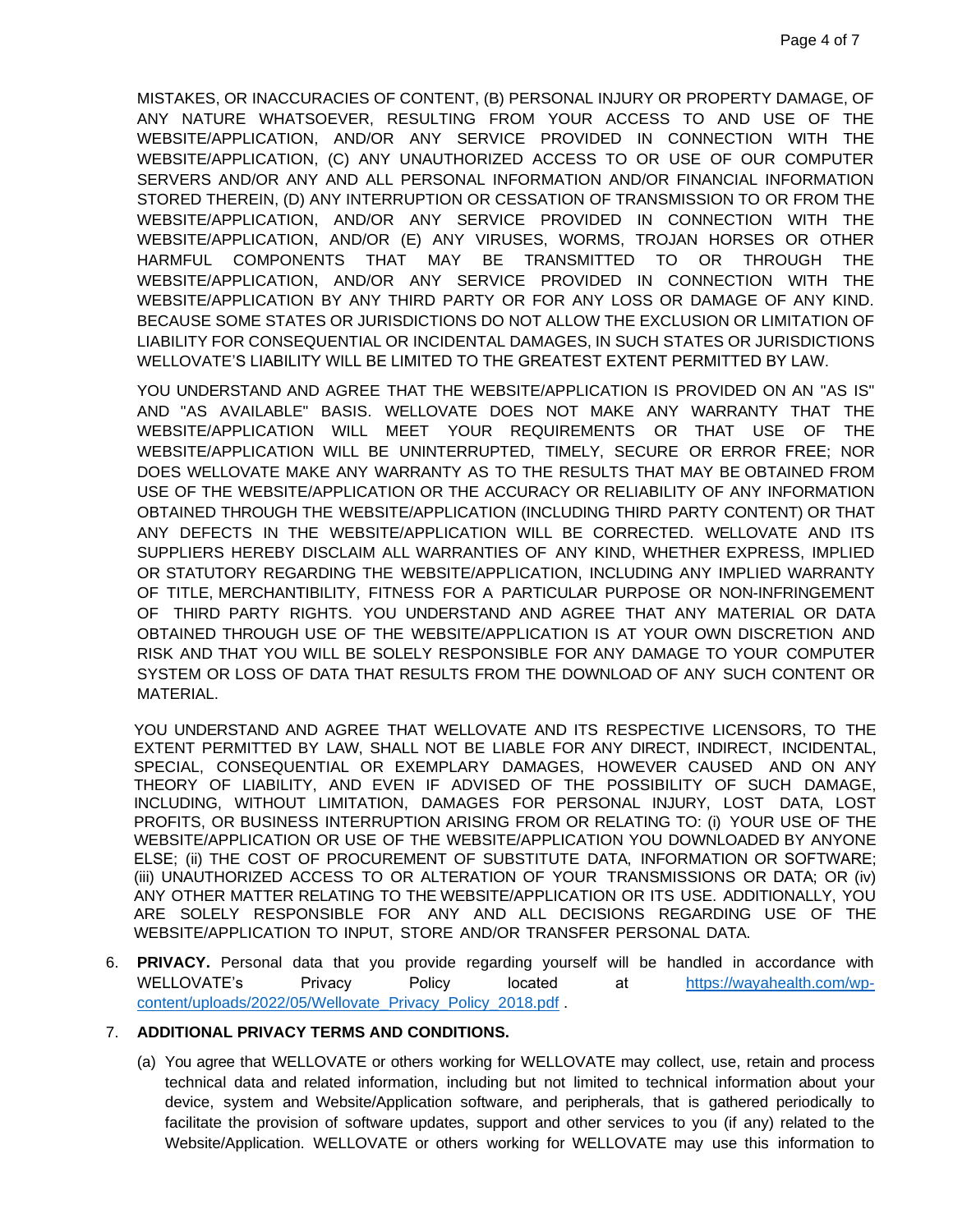improve and/or to provide to you its products, processes, services or technologies, or as required by law or legal process. WELLOVATE or others working for WELLOVATE may collect and/or use information that identifies you personally if you choose to provide such information to WELLOVATE or those working for WELLOVATE (e.g., by using a feedback function within the Website/Application) or otherwise give your permission for such use, or if required by law or legal process.

(b) WELLOVATE will have no obligation to provide this Website/Application, may change the form and nature of this Website/Application at any time with or without notice to you, will have no liability whatsoever to you or any third party for any failure of this Website/Application, may cease providing this Website/Application at any time with or without notice to you, and will have no obligation to retain any materials you may provide to WELLOVATE on its servers or return any such materials to you before deleting them from WELLOVATE's servers.

## 8. **THIRD PARTY CONTENT.**

- (a) WELLOVATE may provide hyperlinks to other websites or applications maintained by third parties, or WELLOVATE may provide third party content on the WEBSITE/APPLICATION by framing or other methods. THE LINKS TO THIRD PARTY WEBSITES or APPLICATIONS ARE PROVIDED FOR YOUR CONVENIENCE AND INFORMATION ONLY. THE CONTENT ON ANY LINKED WEBSITE OR APPLICATION IS NOT UNDER WELLOVATE'S CONTROL AND WELLOVATE IS NOT RESPONSIBLE FOR THE CONTENT OF LINKED WEBSITES OR APPLICATIONS, INCLUDING ANY FURTHER LINKS CONTAINED IN A THIRD PARTY WEBSITE OR APPLICATION. IF YOU DECIDE TO ACCESS ANY THIRD PARTY WEBSITE OR APPLICATION LINKED TO THE WEBSITE/APPLICATION, YOU DO SO ENTIRELY AT YOUR OWN RISK.
- (b) If a third party links to the WEBSITE/APPLICATION, it is not necessarily an indication of an endorsement, authorization, sponsorship, affiliation, joint venture or partnership by or with WELLOVATE. In most cases, WELLOVATE is not even aware that a third party has linked to the WEBSITE/APPLICATION. A website that links to the WEBSITE/APPLICATION: (i) may link to, but not replicate, WELLOVATE's Content; (ii) may not create a browser, border environment or frame WELLOVATE's Content; (iii) may not imply that WELLOVATE is endorsing it or its products; (iv) may not misrepresent its relationship with WELLOVATE; (v) may not present false or misleading information about WELLOVATE's products or services; and (vi) should not include content that could be construed as distasteful, offensive or controversial, and should contain only Content that is appropriate for all age groups.
- (c) This WEBSITE/APPLICATION may contain, use or present information derived from third party sources. While care has been taken to confirm the accuracy of the information presented based on the sources used and, where applicable, to describe generally accepted practices, WELLOVATE, and its respective licensors, authors, editors, reviewers, contributors and publishers are not responsible for errors or omissions or for any consequences from WEBSITE/APPLICATION of the information herein and make no warranty, expressed or implied, with respect to the currency, completeness, usefulness, or accuracy of the contents of the WEBSITE/APPLICATION. Wellness-related information changes frequently and therefore, information contained in the WEBSITE/APPLICATION may be outdated, incomplete or incorrect. WELLOVATE does not endorse and is not responsible for the accuracy of the content from non-WELLOVATE sources.
- (d) In addition, while there may be information on this WEBSITE/APPLICATION related to certain medical conditions, consult with your own physician or health care professional. The Website/Application is not to be used as a substitute for medical judgment, advice, diagnosis or treatment of any health condition or problem. Users of the WEBSITE/APPLICATION should not rely on information contained therein for diagnosing, treating, curing, preventing, managing or otherwise addressing health problems. Questions should be addressed to a physician or other health care professional. Use of this WEBSITE/APPLICATION does not create an express or implied physician-patient relationship. In using the WEBSITE/APPLICATION, you agree that WELLOVATE is not, or will not be, liable or otherwise responsible for any decision made or any action taken or any action not taken due to your use of this WEBSITE/APPLICATION.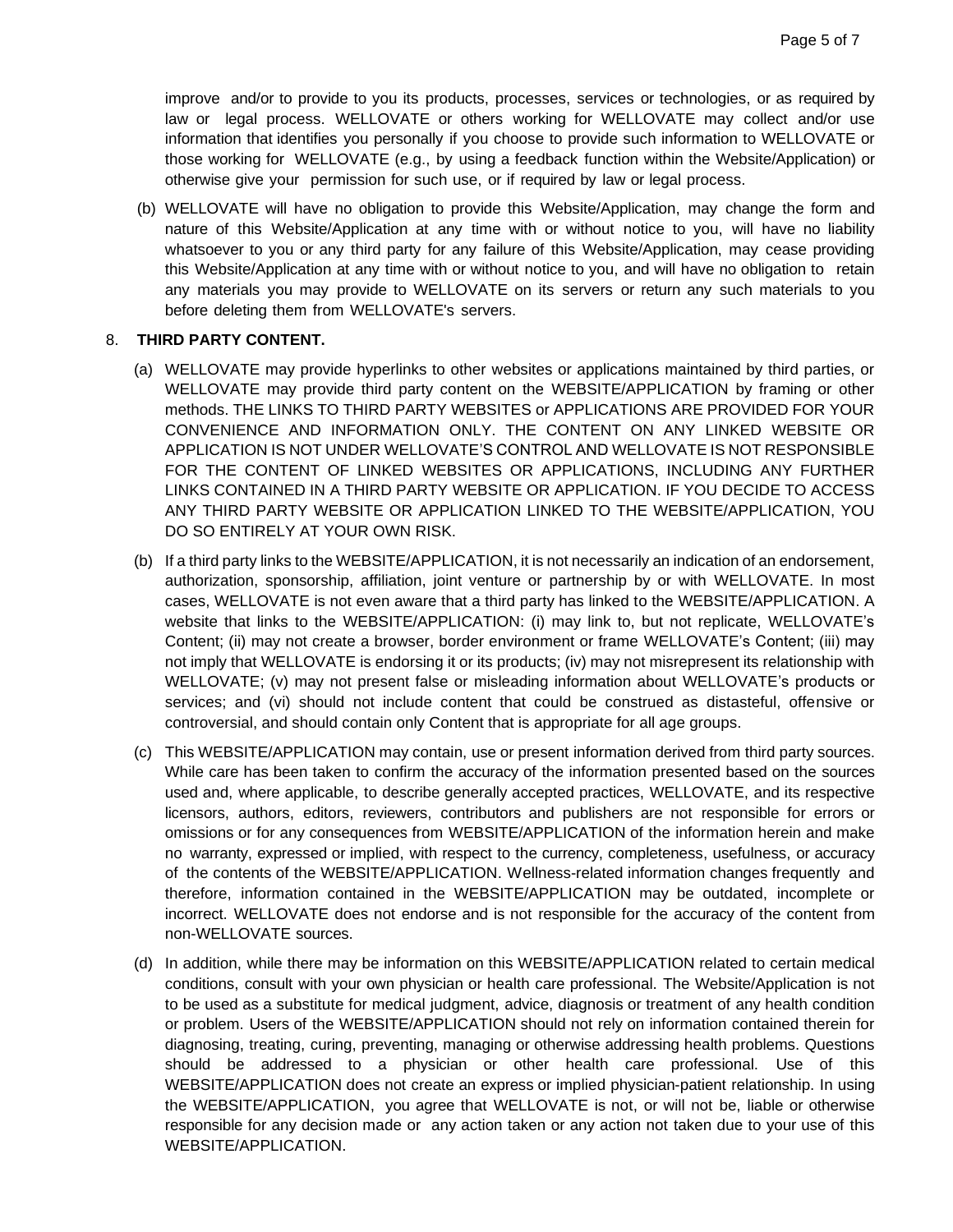- (e) In this WEBSITE/APPLICATION, WELLOVATE may provide, or third parties may provide, links to other websites, applications, or resources (each a "Linked Site"). WELLOVATE does not endorse and is not responsible for any data, software or other content available from non-WELLOVATE sites or resources and you acknowledge and agree that WELLOVATE shall not be liable, directly or indirectly, for any damage or loss relating to your use of or reliance on such data, software or other content. You are responsible for viewing and abiding by the privacy statements and terms of use posted at a Linked Site. YOU AGREE THAT WELLOVATE WILL HAVE NO RESPONSIBILITY OR LIABILITY FOR ANY INFORMATION, SOFTWARE, OR MATERIALS FOUND AT ANY LINKED SITE.
- 9. **COPYRIGHT AND TRADEMARKS.** The trademarks, service marks and logos used and displayed on the WEBSITE/APPLICATION are WELLOVATE's, or its subsidiaries' or affiliates', registered and unregistered trademarks. WELLOVATE is the copyright owner or authorized licensee of all text and all graphics contained on the WEBSITE/APPLICATION. All trademarks and service marks of WELLOVATE that may be referred to on the WEBSITE/APPLICATION are the property of WELLOVATE. Other parties' trademarks and service marks that may be referred to on the WEBSITE/APPLICATION are the property of their respective owners. Nothing on the WEBSITE/APPLICATION should be construed as granting, by implication, estoppel or otherwise, any license or right to use any of WELLOVATE's trademarks or service marks without WELLOVATE's prior written permission. WELLOVATE aggressively enforces its intellectual property rights. Neither the name of WELLOVATE nor any of WELLOVATE other trademarks, service marks or copyrighted materials may be used in any way, including in any advertising, hyperlink, publicity or promotional materials of any kind, whether relating to the WEBSITE/APPLICATION or otherwise, without WELLOVATE's prior written permission, except that a third party Linked Site that desires to link to the WEBSITE/APPLICATION and that complies with the requirements of these Terms may use the name "WELLOVATE" in or as part of that URL link. If you believe that any Content on the WEBSITE/APPLICATION violates any intellectual property right of yours, please contact WELLOVATE at the email address number set forth at the bottom of these Terms.
- 10. **LOCAL LAWS.** WELLOVATE makes no representation that content or materials in the Web Site are appropriate or available for use in jurisdictions outside the United States. Access to the Web Site from jurisdictions where such access is illegal is prohibited. If you choose to access the Web Site from other jurisdictions, you do so on your own initiative and are responsible for compliance with applicable local laws. WELLOVATE is not responsible for any violation of law. You may not use or export the Content or materials in the Web Site in violation of U.S. export laws and regulations. You agree that the Web Site, these Terms and the Online Service shall be interpreted and governed in accordance with federal law and, to the extent not preempted by federal law, with the laws of the state where WELLOVATE maintains your Account, or, if WELLOVATE transfers your Account to another location, where WELLOVATE currently maintains your Account. The Web Site and the Online Service shall be deemed a passive web site and service that does not give rise to personal jurisdiction over WELLOVATE, either specific or general, in jurisdictions other than the states covered by the preceding sentence. You agree and hereby submit to the exclusive personal jurisdiction of the state and federal courts located where WELLOVATE maintains your Account, or, if WELLOVATE transfers your Account to another location, where WELLOVATE currently maintains your Account. You further agree to comply with all applicable laws regarding the transmission of technical data exported from the United States and the country in which you reside (if different from the United States).
- 11. **AVAILABILITY.** Information that WELLOVATE publishes in the WEBSITE/APPLICATION may contain references or cross-references to products, programs or services of WELLOVATE that are not necessarily announced or available in your area. Such references do not mean that WELLOVATE will announce any of those products, programs or services in your area at any time in the future. You should contact WELLOVATE for information regarding the products, programs and services that may be available to you, if any.
- 12. **NON-TRANSFERABILITY OF USER ACCOUNT.** User Accounts and User IDs are non-transferable, and all users are obligated to take preventative measures to prohibit unauthorized users from accessing the WEBSITE/APPLICATION with his or her User ID and password. You may not assign these Terms, in whole or in part, or delegate any of your responsibilities hereunder to any third party. Any such attempted assignment or delegation will not be recognized by WELLOVATE unless acknowledge by WELLOVATE in